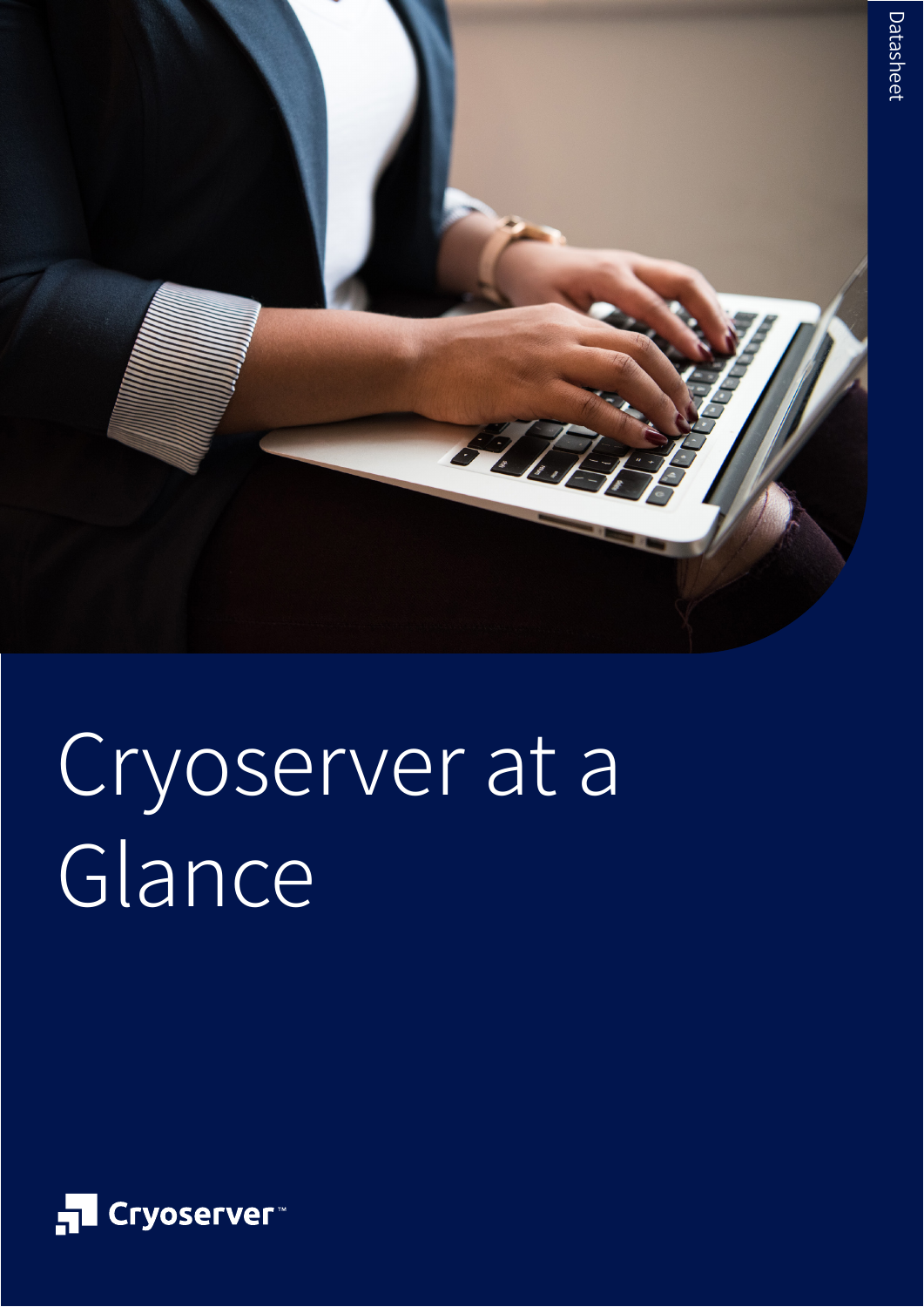"Cryoserver is like a comfort blanket, it gives us reassurance of authenticity in every detail of company communication inside and out"

#### **Mike Kenyon, Group IT Director, Arnold Laver**

"I'd absolutely recommend Cryoserver"

**Steve Allen, Silchester**

"From a personal point of view I don't have to worry so much about managing my emails, which is great"

**Employee, North Warwickshire Borough Council**

"In terms of searching, Cryoserver has saved hours of people's time"

**Martin Vogwell, IT infrastructure manager,** 

Whatever your business or organisation, we can configure Cryoserver to suit it.

Email archiving is all we've ever done. It's made us experts. Our single-minded focus delivers a best-of-breed solution – one that's uniquely flexible to suit your business. Cryoserver is expertly simple, doing exactly what email users and IT departments need. And it's supported by a team of experts whose customer service is miles better than competitors'.

## **Save time and money**

- Search millions of emails in seconds
- Slash time and cost of eDiscovery, SAR and other formal searches
- Rely less on your IT Department to find lost email
- Make migration to new mail servers easier
- Reduce server management costs
- Cut premium storage costs on your mail server by up to 75%
- Enable email usage even when your mail server is down

## **Stay compliant with a solution that:**

- Acts like a "black box flight recorder" for email
- Protects emails so that they're tamper-evident and court-admissible
- Searches quickly and accurately perfect for eDiscovery
- Meets sector-specific regulations, data privacy and human rights legislation
- Allows policy-based access rights and role-based access
- Keeps a tamper-evident audit trail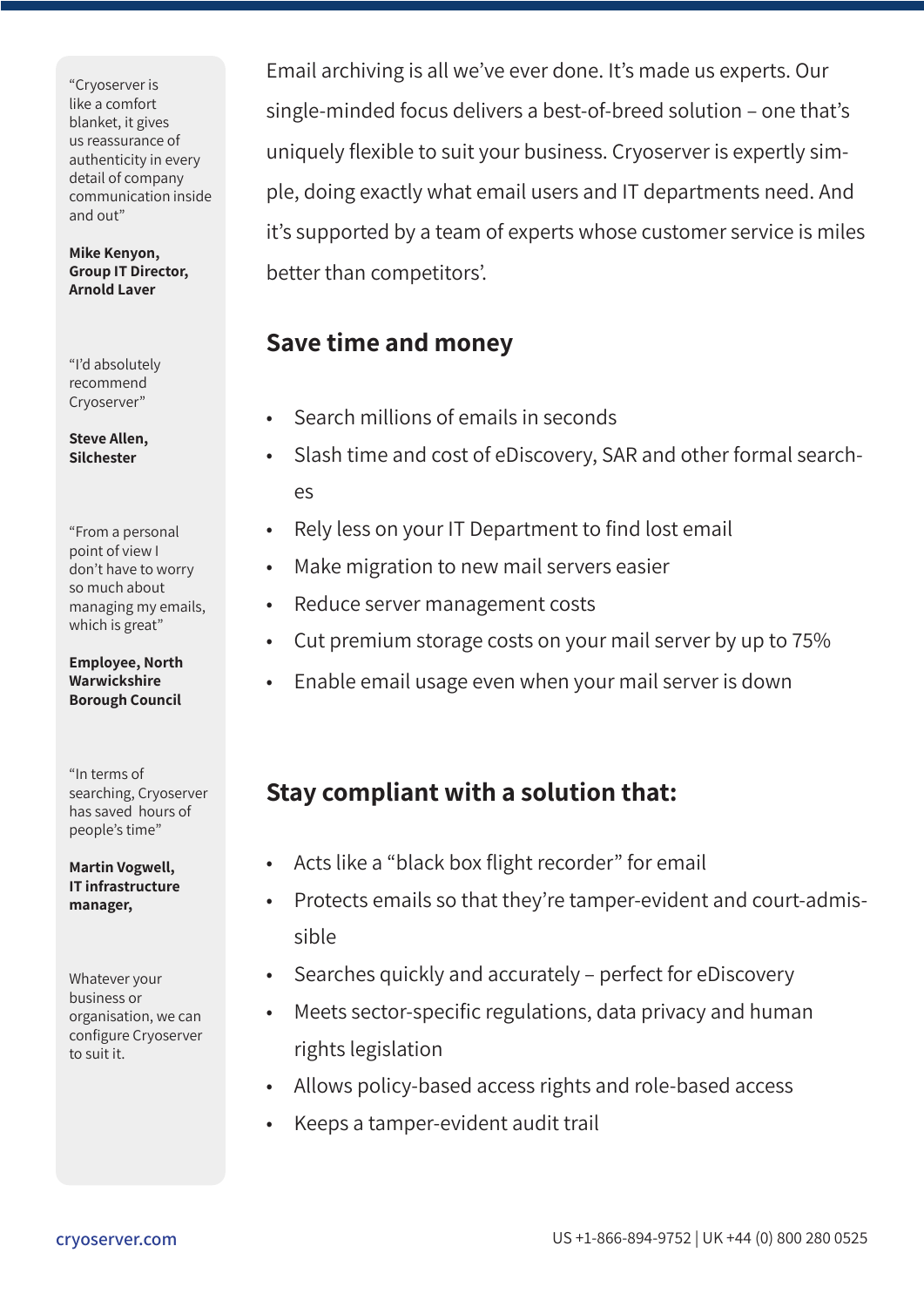### **Find emails more easily**

- Empower end users with intuitive, super-fast search screens
- Integrate our solution seamlessly with Outlook
- Combine searches, like a Venn diagram, for more accurate and refined searches
- Replicate your Outlook email folders within the Cryoserver interface
- Access emails remotely via Cryoserver Mobile App (iOS & Android)

# Email archiving to suit you

There's a Cryoserver configuration to suit every enterprise, business and organisation



#### **Boost Employee Productivity**

Cryoserver empowers end users to retrieve their own lost email from the archive.



#### **Eliminate PST's**

Cryoserver assimilates legacy PST files into a single, searchable, secure archive.



#### **Increase Efficiency**

Cryoserver compresses, deduplicates and encrypts email, and archives it on a separate server.



#### **Superior Discovery**

Find emails in seconds. Cryoserver's super-fast delegated search and intuitive search.



#### **Faster Archiving**

Cryoserver streamlines mail server migration. It provides data capture and import utilities that manage legacy email data



#### **Compliance**

Cryoserver helps dispute resolution and reputation management.